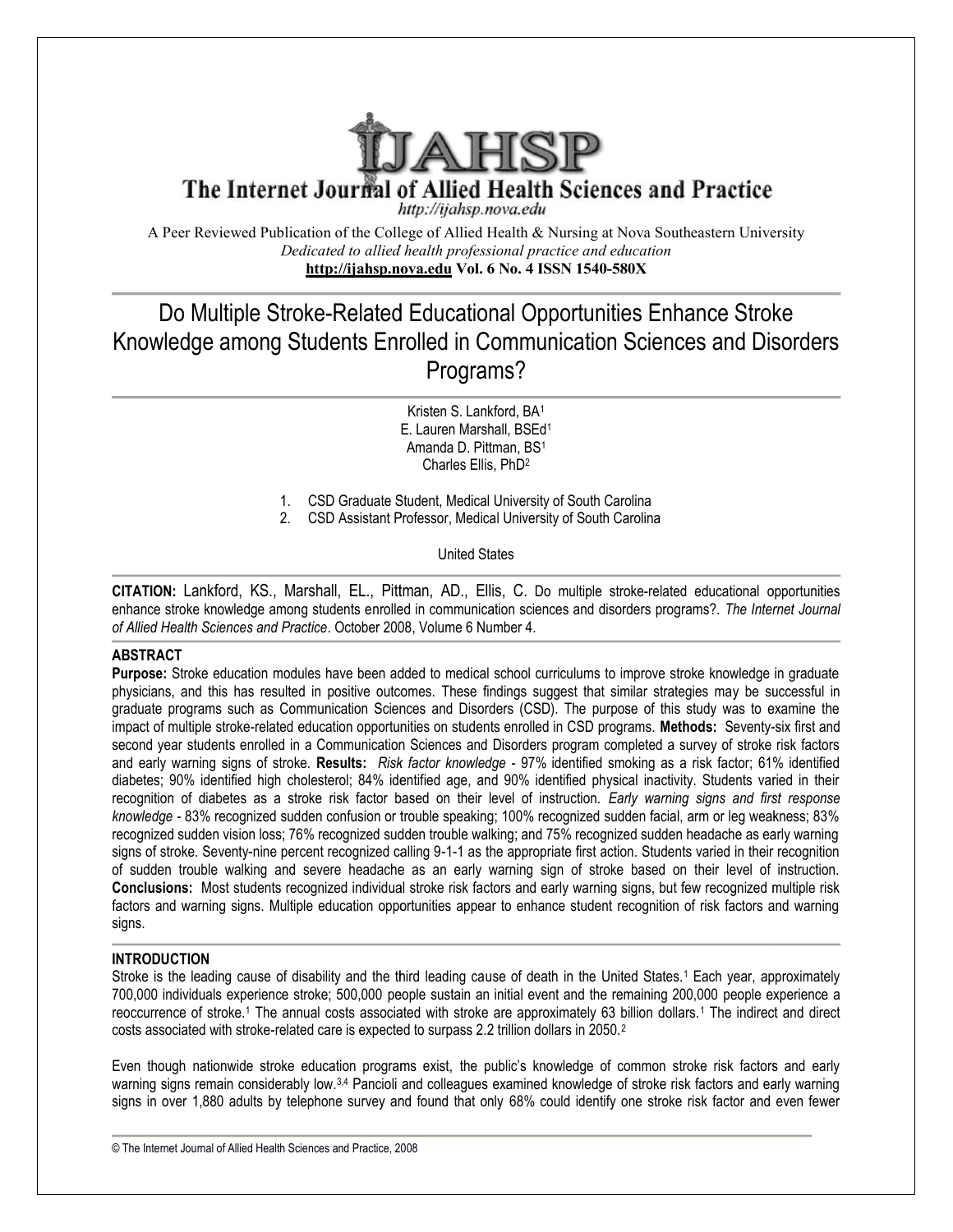(57%) could identify one of five common early warning signs.<sup>4</sup> Interestingly, results from a number or studies indicate that those at highest risk for stroke are also the least likely to know stroke risk factors, recognize early warning signs or take appropriate action in the event that someone was having a stroke.<sup>3-6</sup> However, the factors leading to poor stroke knowledge (risk factors and early warning signs) are not entirely clear.

New approaches to stroke education are targeting students in middle schools7,8 while others suggest that stroke education programs should target specific community based organizations such as churches and social organizations.<sup>9</sup> Similarly, medical schools are now offering more instructional opportunities to medical students as a means of improving their stroke knowledge.10,11 Billings-Gagliardi and colleagues found that stroke education programs provided to first year medical students resulted in a substantial retention of stroke related information.<sup>10</sup> The authors concluded that educational programs early in the curriculum of health professions could enhance doctors' future stroke-related patient management. <sup>10</sup> In summary, stroke-related educational programs with a specific focus on primary and secondary prevention can improve the knowledge and awareness of stroke among physicians.

These findings suggest similar strategies should be considered in allied health programs such as those that train future speechlanguage pathologists (SLPs). The scope of practice for SLPs includes "prevention" such as strategies to prevent and control specific stroke risk factors before and after stroke.<sup>12,13</sup> Subsequently, SLPs are expected to have adequate knowledge of stroke risk factors and early warning signs of stroke in order to educate patients at risk for initial or recurrent stroke.

Little is known about stroke knowledge among students currently enrolled in Communication Sciences and Disorders (CSD) programs who are training to practice in the field of speech-language pathology. Therefore, the aim of this pilot project was to assess knowledge of stroke risk factors, recognition of early warning signs and recognition of the first action to seek help (activation of the 9-1-1 system) in the event that someone is having a stroke in students currently enrolled in a CSD program. A secondary aim was to determine how stroke-related educational offerings influence the stroke knowledge of students. We hypothesized that students who received at least two courses that included stroke-related information would demonstrate greater knowledge than students who had no specific coursework that included stroke-related information. We hypothesized that differences would exist in three areas: (1) knowledge of stroke risk factors, (2) knowledge of stroke early warning signs and (3) knowledge of the appropriate first action to seek treatment for stroke care.

#### **RESEARCH DESIGN AND METHODS**

**Study Setting and Sample:** The sample for this pilot study was composed of first and second year graduate students in a CSD program. Two first year and one second year class were included in this study. One first-year class (CSD-1) had not participated in any specific classes that included specific stroke-related information. The second first-year class (CSD-2) was enrolled in an interdisciplinary neuroscience course at the time of the study that provides first year students their first exposure to stroke-related information. The third class (CSD-3) consisted of second year students enrolled in a discipline-specific course related to "Stroke Syndromes." As a result, CSD-3 students had the benefit of exposure to the stroke-related information in the first year interdisciplinary neuroscience course as well as the "Stroke Syndromes" course. Students were invited to participate in a survey of their knowledge of stroke risk factors and early warning signs of stroke. Since it is possible that the first CSD-1 students may have had little or no knowledge of stroke, we defined stroke as either ischemic or hemorrhagic. An ischemic stroke is the result of a blockage of an artery in the brain while a hemorrhagic stroke occurs when a blood vessel breaks or ruptures in the brain. Those who agreed to participate were surveyed during their respective classes. This study was reviewed and approved by the Medical University of South Carolina Institutional Review Board (IRB).

*Survey Content:* The survey used in this study was developed to examine stroke risk factor knowledge and recognition of early warning signs of stroke. We collected basic demographic information including: age and year/class (CSD-1; CSD-2; CSD-3). For knowledge of stroke risk factors, the respondents were asked to identify the five most important risk factors for stroke from a list of 20 items. Hypertension was given as an example and was excluded from the survey. The five correct risk factors were obtained from the 2007 Heart Disease and Stroke Statistics - 2007 update.<sup>1</sup> The remaining 15 items were created for the purposes of the project by authors. For recognition of the early warning signs of stroke, respondents were asked to identify early warning signs from the Behavioral Risk Factor Surveillance System Heart Attack and Stroke module.<sup>14</sup> Respondents were asked to identify the top five early warning signs of stroke from a list of 20 items. Respondents were also asked, "If you thought someone was having a stroke, what would you do first?" Respondents chose from a list of actions that included: (1) take the patient to the hospital, (2) tell them to call the doctor, (3) call 9-1-1, (4) call their spouse or family member or (5) do something else.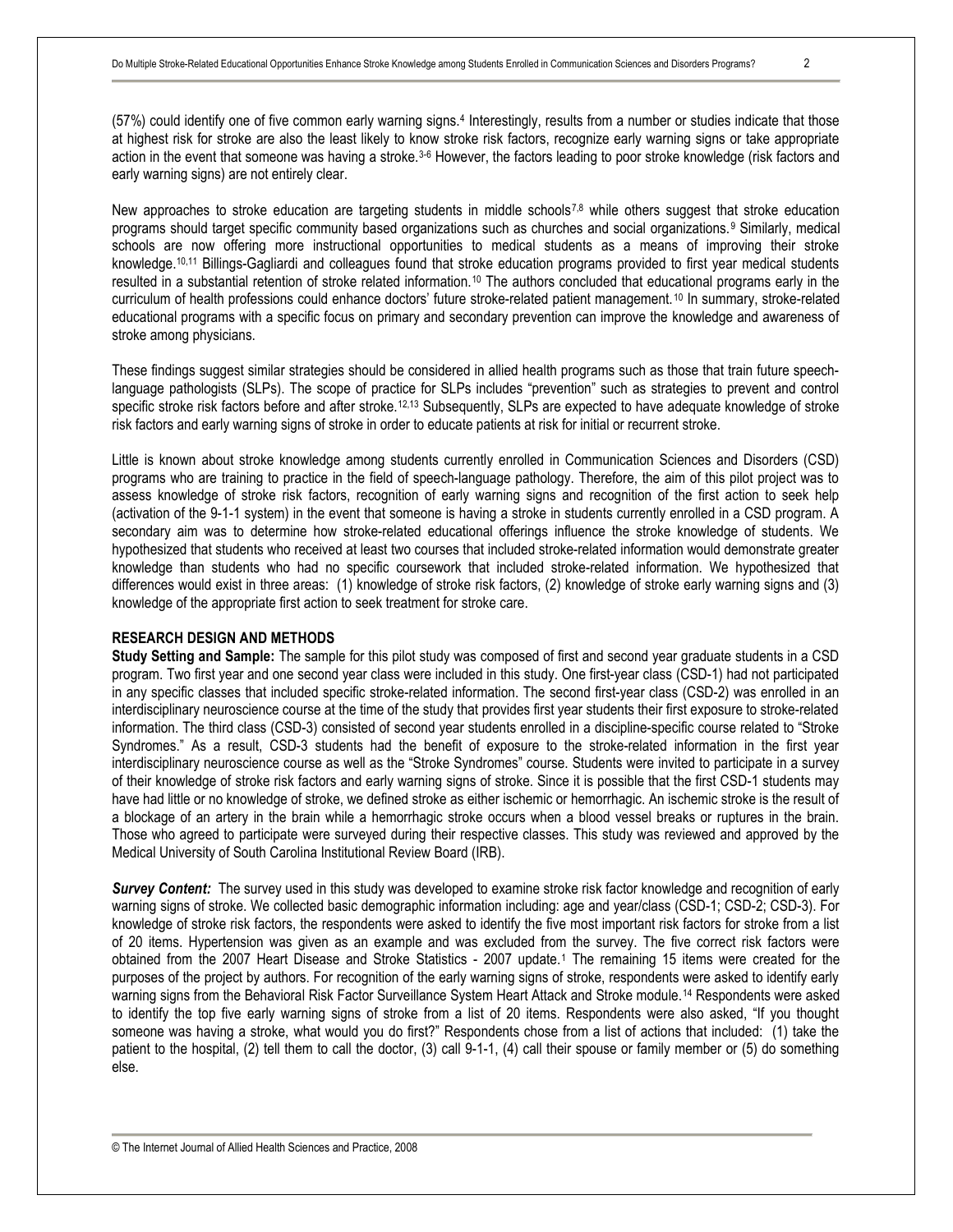*Data Analysis***:** SPSS 14.0 <sup>15</sup> was used for statistical analysis in this project. We performed three types of analyses. First, we described demographic characteristics by class (CSD-1; CSD-2; CSD-3). We calculated the total number of students and the mean age of the students enrolled in each class. Second, we compared recognition of stroke risk factors for all students and then by class. Third, we compared recognition of stroke early warning signs and appropriate first action to call 9-1-1 for all students and then by class. Comparisons between classes of recognition of stroke risk factors, early warning signs and first action to initiate treatment were completed using Chi-Square analyses to test the relationship between year and knowledge of risk factors, early warning signs and appropriate first action to call 9-1-1. The Chi-Square analysis is a non-parametric statistic that was chosen because it allows the investigator to analyze categorical data (yes or no recognition of stroke risk factors and early warning signs) to determine if there is a difference between observed and expected percentage of recognition among the three classes (CSD-1; CSD-2; CSD-3). An alpha level of p< .05 was used to determine statistical significance. We hypothesized that the students would recognize some risk factors and early warning signs with 100% accuracy resulting in cell frequencies of zero, thus violating this assumption of the Chi-square statistic. Therefore, we decided a priori to use the more conservative Yates continuity correction to adjust the alpha levels prior to determining statistical significance to account for this potential violation.

#### **RESULTS**

The sample included 76 students. Of this number, 28 were enrolled in CSD-1, 26 were CSD-2 and 21 were CSD-3. The mean age for CSD-1 students was 22.9, 23.4 for CSD-2 and 24.3 for CSD-3.

**Recognition of Stroke Risk Factors**: The majority of students recognized smoking, high cholesterol, age and physical inactivity as stroke risk factors. Ninety-eight percent of all students recognized smoking as a stroke risk factor; about 61% recognized diabetes; 90% recognized high cholesterol; 84% recognized age and 90% recognized physical inactivity. The three classes only differed in their recognition of diabetes as a stroke risk factor. Only 46% of students in CSD-1 recognized diabetes as a risk factor while 85% in CSD-2 recognized diabetes. Interestingly, only 50% of CSD-3 recognized diabetes as a stroke risk factor. On the other hand, only 41% of all students recognized all five stroke risk factors. Twenty-eight percent of CSD-1, 58% of CSD-2, and 36% of CSD-3 recognized all five stroke risk factors. Given the low recognition overall, there were no significant differences in the recognition of all five stroke risk factors between the three classes. See Table 1 for a summary of the results.

| Table 1: Recognition of Stroke Risk Factors among CSD Students by Class |                        |                |                    |         |          |  |  |  |
|-------------------------------------------------------------------------|------------------------|----------------|--------------------|---------|----------|--|--|--|
|                                                                         | All Students CSD-1     |                | CSD-2              | $CSD-3$ |          |  |  |  |
|                                                                         | $\%$                   | $\%$           | %                  | $\%$    | p-value  |  |  |  |
| Smoking                                                                 | 97.4                   | 92.9           | 100.0              | 100.0   | 0.172    |  |  |  |
| <b>Diabetes</b>                                                         | 60.5                   | 46.4           | 84.6               | 50.0    | $0.008*$ |  |  |  |
| <b>High Cholesterol</b>                                                 | 89.5                   | 89.3           | 84.6               | 95.5    | 0.475    |  |  |  |
| Age                                                                     | 84.2                   | 85.7           | 80.8               | 86.4    | 0.837    |  |  |  |
| Physical Inactivity                                                     | 89.5                   | 82.1           | 96.2               | 90.9    | 0.237    |  |  |  |
| All five risk factors                                                   | 40.8<br>$\sim$<br>$-1$ | 28.6<br>$\sim$ | 57.7<br>$\sim$ $-$ | 36.4    | 0.336    |  |  |  |

|  |  |  |  | able 1: Recognition of Stroke Risk Factors among CSD Students by Class |  |
|--|--|--|--|------------------------------------------------------------------------|--|
|  |  |  |  |                                                                        |  |

\_\_\_\_\_\_\_\_\_\_\_\_\_\_\_\_\_\_\_\_\_\_\_\_\_\_\_\_\_\_\_\_\_\_\_\_\_\_\_\_\_\_\_\_\_\_\_\_\_\_\_\_\_\_\_\_\_\_\_\_\_\_\_\_\_\_\_\_\_\_\_\_\_\_\_\_\_\_\_\_\_\_\_\_\_\_\_\_\_\_\_\_\_\_\_\_\_\_\_\_\_\_

\*Value is significant at p<.05 \_\_\_\_\_\_\_\_\_\_\_\_\_\_\_\_\_\_\_\_\_\_\_\_\_\_\_\_\_\_\_\_\_\_\_\_\_\_\_\_\_\_\_\_\_\_\_\_\_\_\_\_\_\_\_\_\_\_\_\_\_\_\_\_\_\_\_\_\_\_\_\_\_\_\_\_\_\_\_\_\_\_\_\_\_\_\_\_\_\_\_\_\_\_\_\_\_\_\_\_\_\_

**Recognition of Stroke Early Warning Signs and Appropriate First Action**: The majority of the students recognized individual early warning signs of stroke. About 89% recognized sudden confusion, trouble speaking or understanding; 100% recognized sudden facial weakness or numbness of the arm or leg; 83% recognized sudden trouble seeing in one or both eyes; 76% recognized sudden trouble walking, dizziness or loss of balance or coordination and 75% recognized sudden headache with no known cause as early warning signs of stroke. Approximately 79% recognized calling 9-1-1 as the appropriate first action to take if someone was having a stroke. However, only 37% of students recognized all five early warning signs of stroke, and only 29% recognized all five early warning signs and would call 9-1-1 as the first action if someone was having a stroke. See Table 2 for a summary of the results.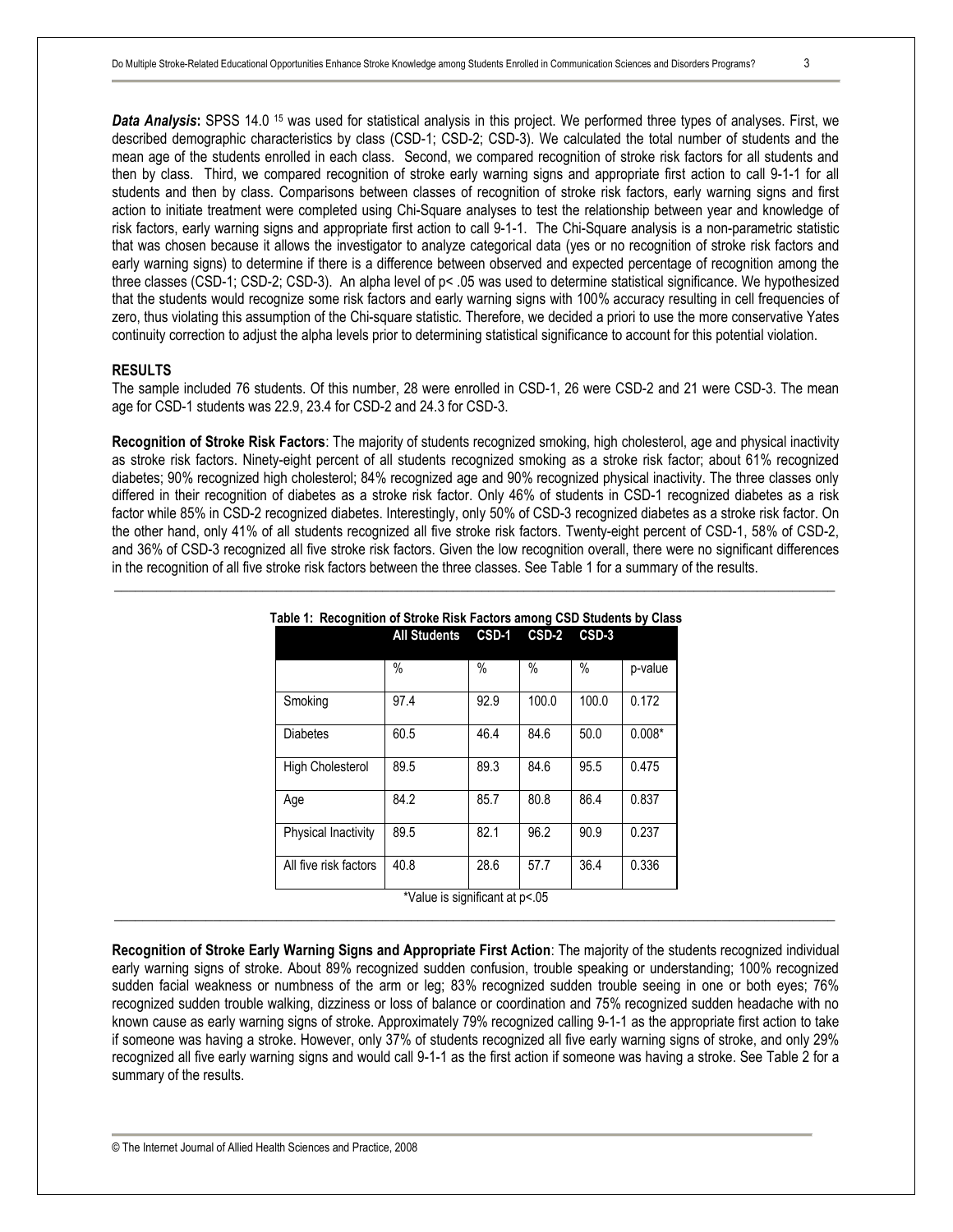|                                                                        | <b>All Students</b> | CSD-1         | CSD-2           | CSD-3         |           |
|------------------------------------------------------------------------|---------------------|---------------|-----------------|---------------|-----------|
|                                                                        | $\frac{0}{0}$       | $\frac{0}{0}$ | $\overline{\%}$ | $\frac{0}{0}$ | p-value   |
| Sudden confusion, trouble speaking or<br>understanding                 | 89.2                | 75.0          | 80.8            | 95.5          | 0.153     |
| Sudden numbness or weakness of the face.<br>arm or leg                 | 100.0               | 100.0         | 100.0           | 100.0         | <b>NS</b> |
| Sudden trouble seeing in one or both eyes                              | 82.9                | 89.3          | 69.2            | 90.9          | 0.073     |
| Sudden trouble walking, dizziness, loss of<br>balance or coordination  | 76.3                | 75.0          | 61.5            | 95.5          | $0.022*$  |
| Sudden headache with no known cause                                    | 75.0                | 46.4          | 84.6            | 100.0         | $0.000*$  |
| Call 9-1-1 as first action                                             | 78.9                | 92.9          | 69.2            | 72.7          | 0.072     |
| Recognized all 5 warning signs                                         | 36.8                | 17.9          | 19.2            | 81.8          | $0.000*$  |
| Recognized all 5 warning signs and<br>appropriate action to call 9-1-1 | 28.9                | 21.4          | 11.5            | 59.1          | $0.011*$  |

**Table 2: Recognition of Early Warning Signs of Stroke and Appropriate Action among CSD Students by Class** 

 $*_{p<.05}$ 

NS – No statistic computed

**Recognition of Stroke Early Warning Signs and Appropriate First Action by Class**: There were significant differences in recognition of individual stroke early warning signs or appropriate first action to call 9-1-1 by class for: (1) sudden trouble walking, dizziness, loss of balance or coordination (p=.02) and (2) sudden headache with no known cause (p=.00). CSD-1 students were less likely to recognize sudden trouble walking, dizziness, loss of balance or coordination (75%) compared to CSD-3 students (96%). CSD-1 students were also less likely to recognize sudden headache with no known cause (46%) compared to CSD-3 students (100%). Interestingly CSD-1 students (93%) were more likely to identify activation of 9-1-1 as a first action compared to CSD-2 students (69%) and CSD-3 students (73%). However, this value did not reach significance (p=.07). Few students recognized all five signs of stroke (37%) and even fewer (29%) recognized all five early warning signs of stroke and recognized 9-1-1 as the appropriate first action in the event that someone was having a stroke. Statistical significance was observed in comparisons of the three classes for recognition of all five early warning signs (p=.00) and recognition of all five early warning signs and activation of the 9-1-1 system in the event of a stroke (p=.01). CSD-3 students were more likely to recognize all five early warning signs (82%) compared to CSD-1 (18%) and CSD-2 (19%). Similarly, CSD-3 students were more likely to recognize all five early warning signs and activate the 9-1-1 system in the event of a stroke (59%) compared to CSD-1 (21.4%) and CSD-2 (12%) students.

\_\_\_\_\_\_\_\_\_\_\_\_\_\_\_\_\_\_\_\_\_\_\_\_\_\_\_\_\_\_\_\_\_\_\_\_\_\_\_\_\_\_\_\_\_\_\_\_\_\_\_\_\_\_\_\_\_\_\_\_\_\_\_\_\_\_\_\_\_\_\_\_\_\_\_\_\_\_\_\_\_\_\_\_\_\_\_\_\_\_\_\_\_\_\_\_\_\_\_\_\_\_

#### **DISCUSSION**

This study of stroke knowledge in students enrolled in CSD programs has three important findings. First, all of the students who participated in the survey recognized smoking, high cholesterol, physical inactivity and age as important risk factors for stroke. However, their recognition of all five stroke risk factors was low among all students. Second, recognition of early warning signs of stroke was generally low among the CSD students surveyed, but recognition of three of the five early warning signs was generally higher among CSD-3 students. These findings suggest an added benefit of multiple stroke education opportunities. Third, recognition of all five early warning signs of stroke and all five early warning signs of stroke and first action to 9-1-1 in the event of a stroke was significantly low across the three classes and generally lower than recognition of individual early warning signs. We do note that the students in CSD-3 did recognize the five early warning signs of stroke and all five early warning signs of stroke and first action to 9-1-1 in the event of a stroke at a higher percentage rate than both the CSD-1 and CSD-2 students. These findings suggest that multiple education opportunities may enhance retention of stroke-related knowledge among CSD graduate students.

Our findings are very similar to findings by Travis and colleagues<sup>6</sup> who found that only 67% of their participants who had risk factors for stroke demonstrated good knowledge of stroke risk factors.<sup>6</sup> They studied 364 adults and found that 91% recognized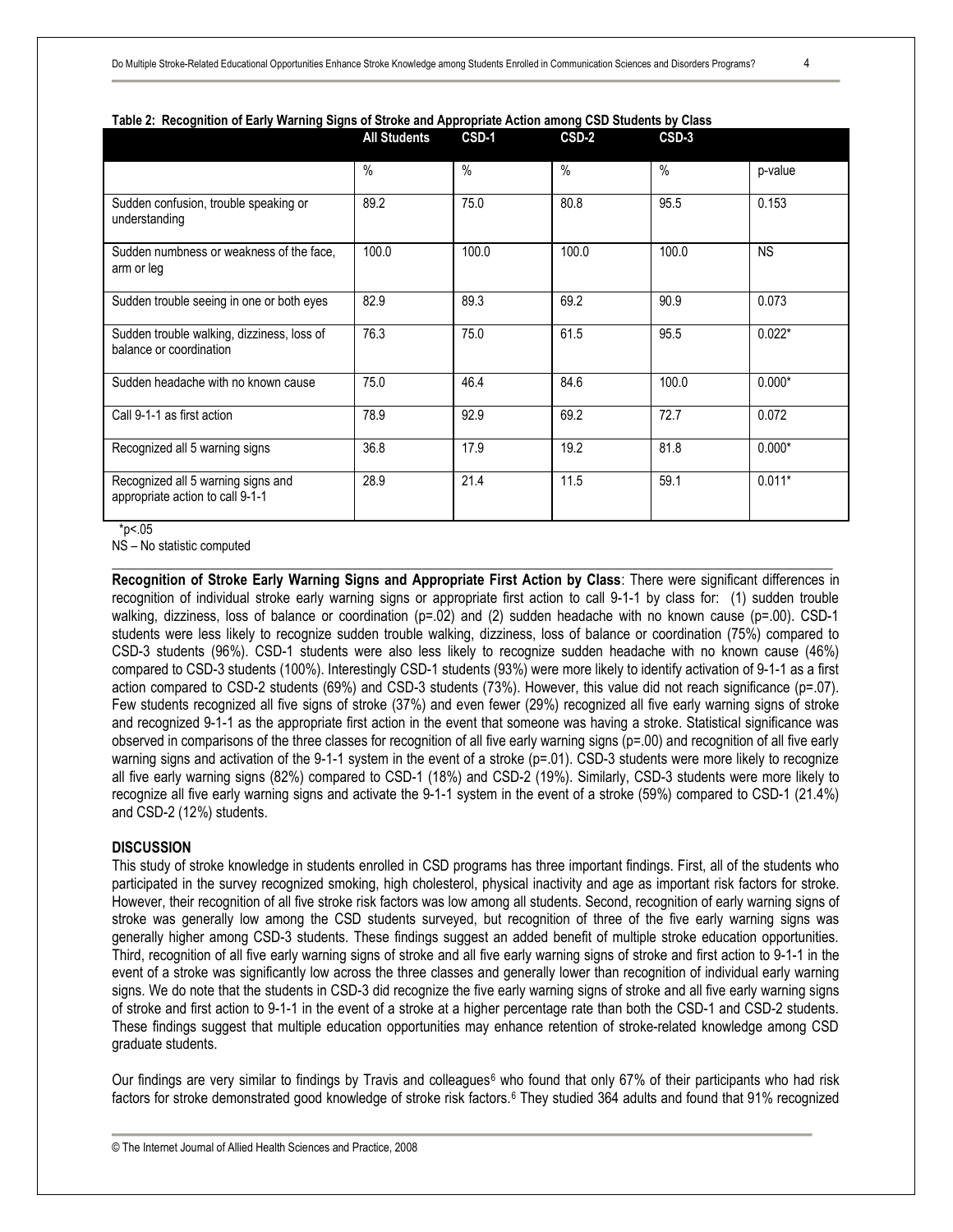high blood pressure, 78% recognized high cholesterol, 77% recognized smoking and 63% recognized increased age. Our findings are also similar to at least three previous studies of stroke warning signs. Reeves and colleagues found that only 80% of their participants were able to name one risk factor.<sup>5</sup> Finally, Blades et al<sup>16</sup> and Schneider et al<sup>17</sup> both found that only 70% or their participants could name at least one risk factor.

Despite education regarding early warning signs of stroke, the students in this study recognized only one warning sign with greater than 90% accuracy. These findings are somewhat surprising given that the participants are engaged in allied health programs that are key components to stroke prevention and rehabilitation programs. Limited recognition of stroke early warning signs and risk factors has important implications for future patients either at risk for an initial stroke or those at risk of recurrent stroke. Speech-language pathologists are expected to provide patients with stroke-related information (risk factors and early warning signs) as part of primary and secondary prevention programs. Adequate recognition of the early warning signs of stroke are of great importance for speech-language pathologists who treat and educate patients with stroke because many patients at risk for recurrent stroke continue to have difficulty recognizing stroke-related signs primarily because they are similar to other health conditions.<sup>18</sup>

Of some concern in this study was the fact that CSD-1 students recognized calling 9-1-1 as the appropriate first action at a higher rate than both CSD-2 and CSD-3 students. Students with previous experiences in stroke education should consistently recognize calling 9-1-1 as a first action because all other actions can result in delays in receiving treatment. When patients fail to seek care urgently, they increase their likelihood of increased stroke related disability.<sup>19</sup> Patients who seek urgent treatment are also able to take advantage of the most current treatments and are more likely have better overall outcomes.<sup>19</sup> Our findings are in line with the difficulties of educating adults about the early warning signs of stroke. These findings suggest that stroke knowledge should be provided in CSD curriculums and on multiple occasions during the program. Such stroke-related curriculum should be designed to identify knowledge geared towards the prevention of initial and recurrent stroke. Educational modules specifically designed for students in allied health programs and practicing clinicians should be developed.

We acknowledge several limitations of our study. First, this study was completed with a very small sample of CSD students at one university. Second, high blood pressure, the most commonly recognized stroke risk factor was not included in the survey. Including high blood pressure in the survey may have improved the risk factor results. Third, we used close-ended survey questions which can influence some responses relative to more open-ended questions.<sup>4</sup> Despite these limitations, our findings suggested that there is improved recognition of early warning signs of stroke when multiple educational opportunities are provided to students. Additional study of CSD students is needed to accurately quantify the impact of increased stroke-related classes on student's knowledge and retention of stroke risk factors and early warning signs.

### **References:**

1. Rosamond W, Flegal K, Friday G, et al. Heart disease and stroke statistics--2007 update: a report from the American Heart Association Statistics Committee and Stroke Statistics Subcommittee. *Circulation.* Feb 6 2007;115(5):e69-171.

\_\_\_\_\_\_\_\_\_\_\_\_\_\_\_\_\_\_\_\_\_\_\_\_\_\_\_\_\_\_\_\_\_\_\_\_\_\_\_\_\_\_\_\_\_\_\_\_\_\_\_\_\_\_\_\_\_\_\_\_\_\_\_\_\_\_\_\_\_\_\_\_\_\_\_\_\_\_\_\_\_\_\_\_\_\_\_\_\_\_\_\_\_\_\_\_\_\_\_\_\_\_

- 2. Brown DL, Boden-Albala B, Langa KM, et al. Projected costs of ischemic stroke in the United States. *Neurology.* Oct 24 2006;67(8):1390-1395.
- 3. Greenlund KJ, Neff LJ, Zheng ZJ, et al. Low public recognition of major stroke symptoms. *Am J Prev Med.* 2003; 25(4):315- 319.
- 4. Pancioli AM, Broderick J, Kothari R, et al. Public perception of stroke warning signs and knowledge of potential risk factors. *JAMA.* Apr 22-29 1998;279(16):1288-1292.
- 5. Reeves MJ, Hogan JG, Rafferty AP. Knowledge of stroke risk factors and warning signs among Michigan adults. *Neurology.*  Nov 26 2002;59(10):1547-1552.
- 6. Travis LH, Flemming KD, Brown RD, Jr., Meissner I, McClelland RL, Weigand SD. Awareness of stroke risk factors, symptoms, and treatment is poor in people at highest risk. *J Stroke Cerebrovasc Dis.* Sep-Oct 2003;12(5):221-227.
- 7. Williams O, Noble JM. 'Hip-Hop' Stroke. A Stroke Educational Program for Elementary School Children Living in a High-Risk Community. *Stroke.* Jul 17 2008.
- 8. Gonzales NR, Brown DL, Maddox KE, et al. Kids Identifying and Defeating Stroke (KIDS): design of a school-based intervention to improve stroke awareness. *Ethn Dis.* Spring 2007;17(2):320-326.
- 9. Sacco RL. Preventing stroke among blacks: the challenges continue. *JAMA.* Jun 11 2003;289(22):3005-3007.
- 10. Billings-Gagliardi S, Fontneau NM, Wolf MK, Barrett SV, Hademenos G, Mazor KM. Educating the next generation of physicians about stroke: incorporating stroke prevention into the medical school curriculum. *Stroke.* 2001;32(12):2854-2859.
- 11. Maron BA, Dansereau LM, Maron BJ, Easton JD. Impact of postgraduate medical education on recognition of stroke. *Cardio Rev.* Mar-Apr 2005;13(2):73-75.

© The Internet Journal of Allied Health Sciences and Practice, 2008